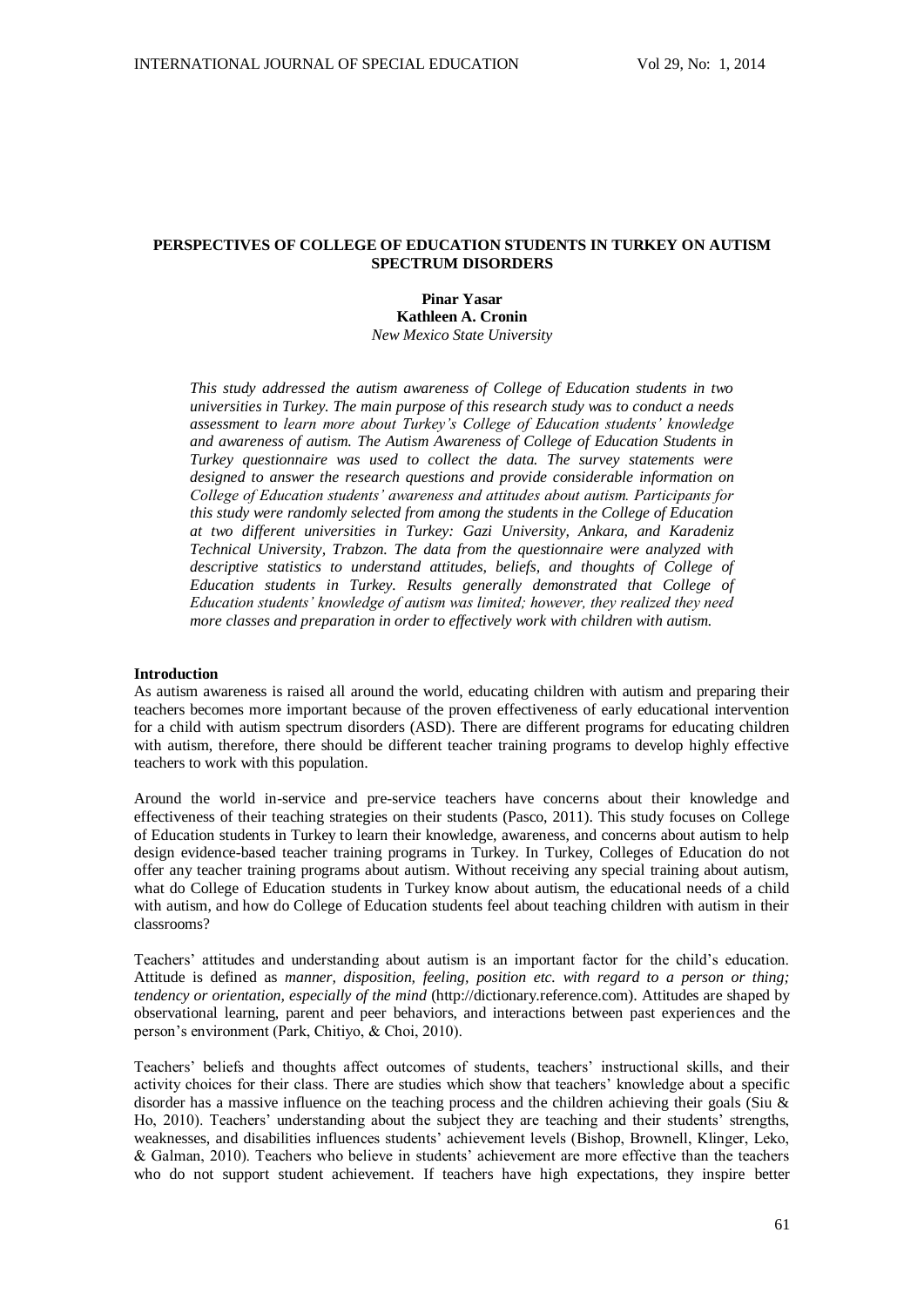performance (Mehring & Dow, 2001). This emphasizes the importance of the educators' knowledge about autism.

Teachers who work with children with autism should have the content knowledge, general pedagogical knowledge, curriculum knowledge, knowledge about learners and their characteristics, knowledge of educational context, and knowledge of educational purposes and values (Mehring & Dow, 2001). According to the Council for Exceptional Children ( as citied in Mehring & Dow, 2011), teachers must know philosophical, historical, and legal foundations of special education, assessments, diagnosis, evaluation, instructional content and practice, planning teaching activities, managing the teaching and learning environment, managing student behavior and social skills, communication and collaboration, and partnership, professionalism, and ethical practices (Mehring & Dow, 2001). Siu and Ho (2010) stated that some teachers do not feel confident enough to teach students with autism. Teachers think they need more training, equipment, knowledge, and skills to work with children with autism.

Park and colleagues (2010) noted that people who know somebody with autism, whether it is a friend or relative, tend to have more positive attitudes towards others with autism. Students who are in inclusive educational settings had more positive behaviors. Teachers' attitudes towards children with autism affect their expectations of the students and play important roles in student's self-image development and academic performance.

Teachers should know about autism in order to effectively help children with autism. There are not many research studies and surveys conducted on teachers' attitudes toward autism and students with autism. Park et al., (2010) found that teachers' attitudes can affect their expectations about students which also affect students' self esteem and academic performance. Additionally, teachers with negative attitudes towards students with autism have significant negative impacts on students. Teachers can develop negative attitudes towards children with autism because of their lack of understanding of autism. Park and colleagues also mentioned the importance of attitudes of pre-service teachers towards children with autism; focusing on pre-service teachers' attitudes may help to develop teacher training programs.

Teachers should consider evidence-based teaching programs such as applied behavior analysis, video modeling, and visual support to be effective teachers. Evidence-based teaching programs depend on subject areas, grade levels, students' developmental levels, cognitive and psychological characteristics, and students' learning outcomes. Teachers should be aware of those key factors to design effective lessons for their students (Mehring & Dow, 2001).

Early childhood educators play important roles in early autism diagnosis and working with any kind of disabilities. Teachers should be able to identify irregular developmental patterns displayed by the children who may need testing to determine a disability. Like diagnosticians, teachers should have special skills and training on how to conduct progress evaluations (McGee & Morrier, 2005). Children with ASD generate a heterogeneous population. Their different levels of skill and intelligence make it more difficult to train autism specialists. Autism specialists have to know how to assess and intervene with this wide range of developmental abilities (McGee & Morrier, 2005).

Teachers, like all other providers who work with children with autism, should have close relationships with the families of the students with autism (McGee & Morrier, 2005). Teachers should be aware of cultural differences of families to effectively help them and their children. Educators and families should work together to know the child's unique strengths and weaknesses (Rodriguez, 2009). This knowledge about informing families and collecting data can be provided by giving the teachers appropriate trainings about disabilities and special education services.

Successful special education teachers have the ability of displaying humor, enthusiasm, fairness, empathy, flexibility, and self-control (Bishop et al., 2010). Besides that, successful special education teachers are the ones who can differentiate their teaching to meet each student's needs, depending on topic, instructional method, and teaching goal (Mehring & Dow, 2001). Teachers should know that students with autism need a special curriculum which promotes independent skills. Goals should focus on helping children develop independent play and work skills, and managing their own behavior. Students with autism have difficulty with organization, sequencing, and generalization, even though they may have obsessions about organization. They can manage organization and generalization problems with the help of interventions which are designed to address the child's strengths (Hume & Odom, 2006).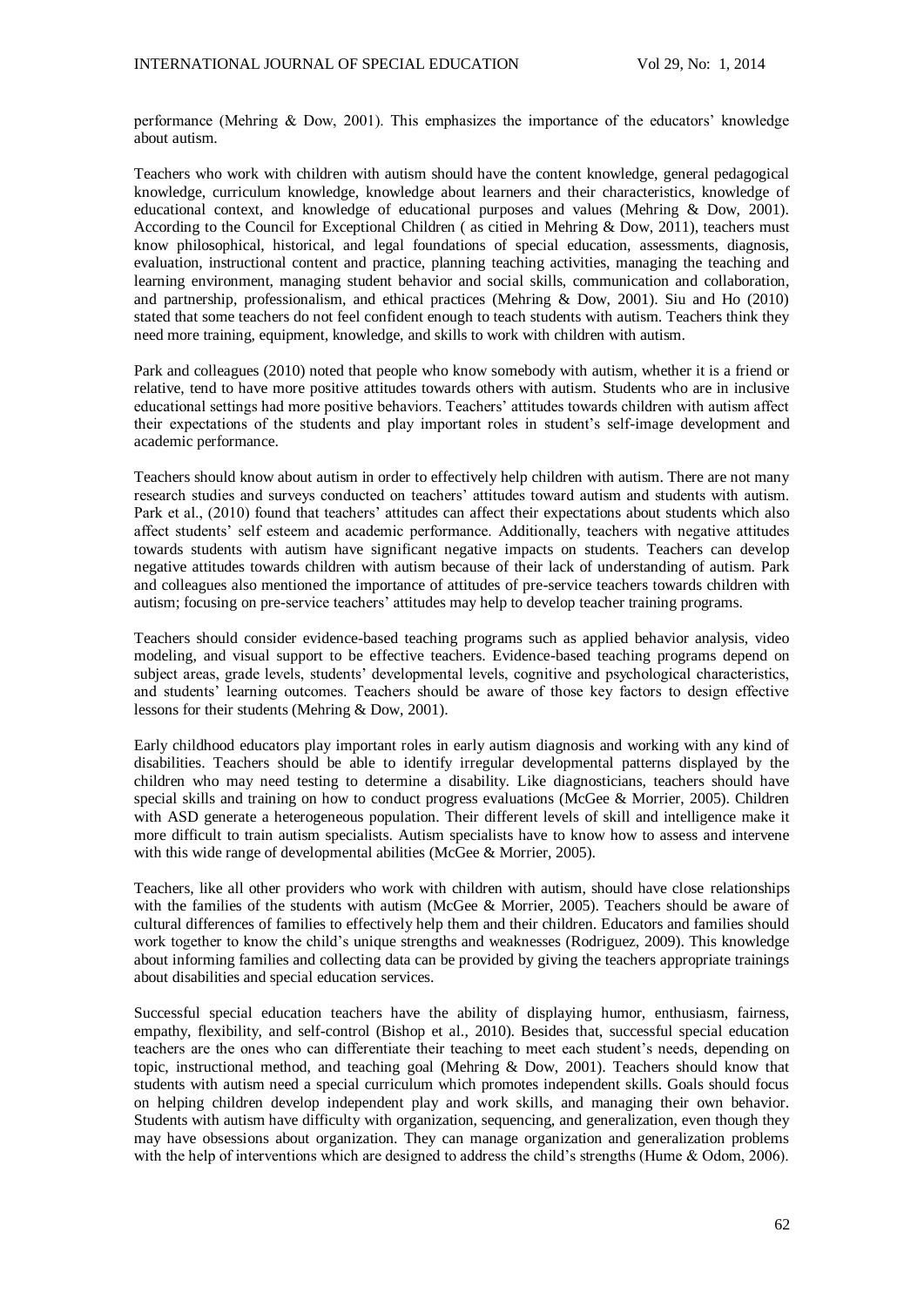## *Autism in Turkey*

More attention has been focused on ASD principally because of the increase in numbers of children who are identified and diagnosed with autism. The media has affected the understanding about needs of individuals with autism (Pasco, 2011). Autism in Turkey is also impacted by media. Turkey has attended the United Nations' Autism Awareness Day and Autism Awareness Month activities in April since 2008. Most of the activities are held by Tohum Otizm Vakfi, which is the largest foundation about autism in Turkey. The foundation's mission is raising awareness and helping children who have autism and other developmental disabilities to be a part of society. Tohum Otizm Vakfi was established in 2003 to serve that mission. Tohum Otizm Vakfi uses media to increase autism awareness. They also have a school specifically for children with autism.

Educators in Turkey are following educational trends in the United States. Inclusive education began in Turkey in 1983 with the regulation regarding children with special needs. Even though there are legal requirements about special education services and inclusive education, there are not enough people trained to provide those services and there are not well designed educational environments for inclusive education (Nal & Tuzun, 2011).

According to Tohum Otizm Vakfi's report on Autism Spectrum Disorders and Special Education in Turkey (2010), students with special needs were 0.7% of Turkey's student population. Depending on the information from the Ministry of National Education, during the 2008-2009 school year there were 2,582 students in the public school system with an autism diagnosis. In the 2010-2011 school year, the number of students with autism was 2,932; 339 of those students were in Vocational Training Centers for Autistic Children, and 1,593 of the students were in Training Centers for Autistic Children (www.sgb.meb.gov.tr ). Training Centers for Autistic Children serve the students between the ages of three and 15 who are able to benefit from the special education curriculum. Vocational Training Centers for Autistic Children serve the students between the ages of 15 and 21 who are not able to earn a degree or diploma from a traditional educational environment. Vocational training centers are designed to help individuals with autism learn life skills, job skills, and social orientation. In 2009, 10,811 students were diagnosed with autism; however, all of these students did not receive services in the public school setting. When the number of students with autism who are receiving educational services is compared to the number of children being diagnosed, the necessity of a specialist for autism can be seen easily. Turkey's biggest problem in providing special services is not having enough professionals to work in special education fields.

The College of Education students take classes on teaching skills, general culture classes, and content knowledge. Students are able to take some elective classes to improve their teaching skills and content knowledge. All College of Education students take classroom experience and teaching practice classes one day a week after their sixth semester. Classroom experience class includes one hour of theory and four hours in public schools. During those four hours students have to complete some activities which are prepared by the Ministry of National Education and College of Education professionals. Students have to write their weekly reports each week. In the one hour theory class those reports are discussed by the students (Kulekci & Bulut, 2011).

Teaching practice class is also one full school day every week in the public schools for one semester. Student teachers have to spend at least 24 hours teaching to children in class. Student teachers' grades are based on their performance and reports (Kulekci & Bulut, 2011). As mentioned by Bishop et al. (2010) beginning special education teachers learn while they are working with children with disabilities. Teachers' beliefs about instruction, roles in helping students with disabilities, abilities of reflecting their instruction, and confidence while working with children influence teachers' learning. To influence teachers' learning there should be more classes involving teacher-student interaction.

None of the Universities in Turkey have a program which can prepare teachers and specialists for students with ASD, because there are not enough university professionals who can prepare the teachers who will serve students with autism in special education and inclusive settings. Students with autism are provided education by the teachers who get their degrees from special education departments in teaching for children with intellectual disabilities at eleven universities in Turkey. Even though those universities have special education programs, they do not have enough professionals to prepare special education teachers and autism specialists (Tohum Otizm Vakfi, 2010). Turkey needs professionals who work on autism and education to develop college training programs. If College of Education students were offered training, they would be more interested in becoming a professional in the area of autism with the ability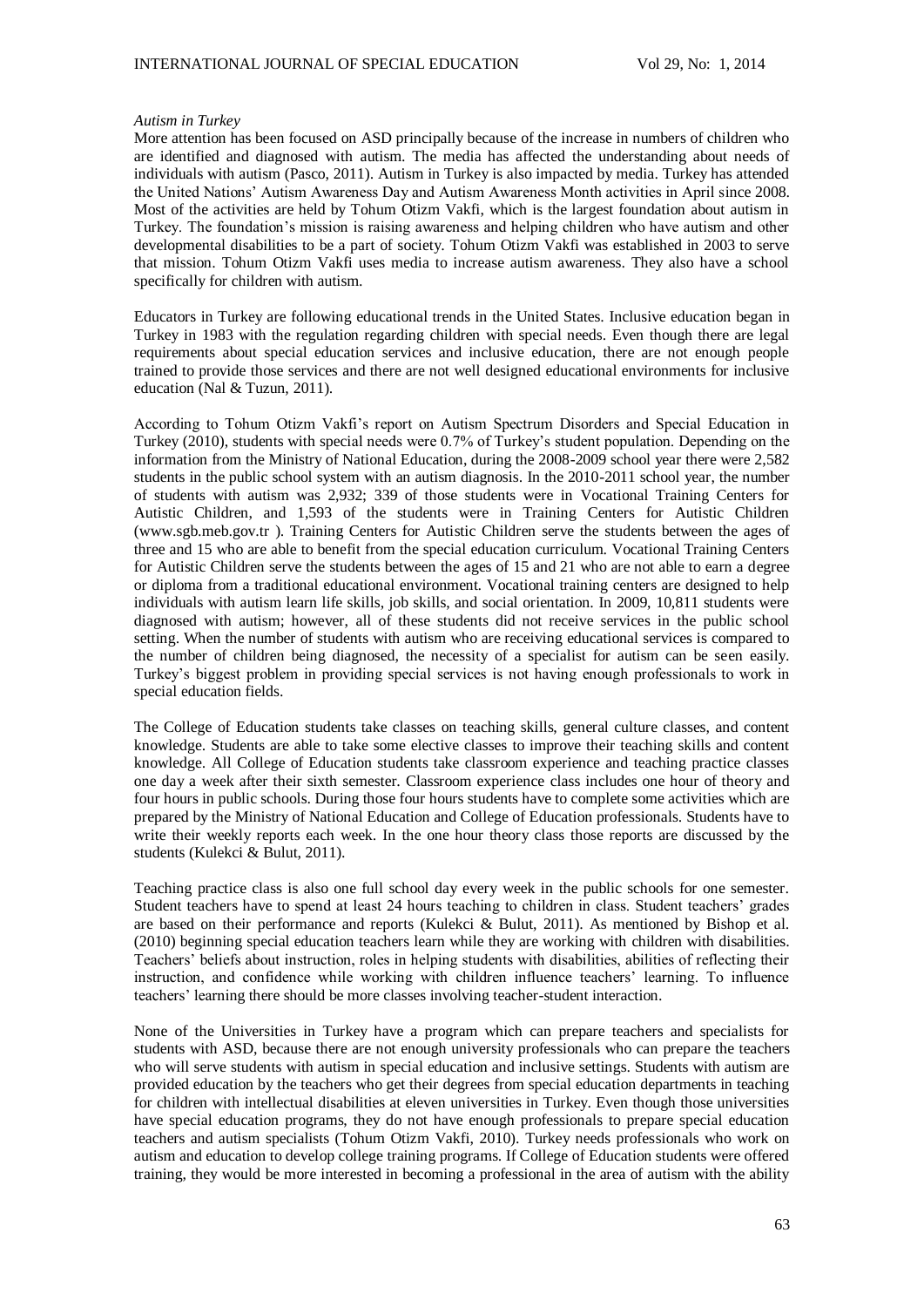to train more people which would provide additional help for children with autism. Mehring and Dow (2001) stated that teacher training programs should not start and end with training at a university campus for a couple of years. Effective teacher training programs should continue after a college education while the teachers are teaching. According to these authors, professionals who have specialized training or previous work experience with children who have autism should serve students with autism.

Teachers who work with the children with autism need to be educated on both general education and special education because of the trends on educating children with autism in inclusive educational settings (McGee & Morrier, 2005). In 2006, all teacher training programs in Turkey were required to add special education and inclusion classes to their programs. Even though the requirements are in place, universities in Turkey cannot solve the problems about providing special education university professionals to prepare teachers (Tohum Otizm Vakfi, 2010).

Tohum Otizm Vakfi and the National Ministry of Education in Turkey worked together to train 1,250 medical personnel and 2,000 teachers for identifying children with autism who did not get the diagnosis until 2010, since Tohum Otizm Vakfi was established in 2003. According to the Ministry of National Education Formal Education Statistics (2011), 43 Training Centers for Autistic Children and seven Vocational Training Centers for Autistic Children have been serving students who have autism. There is a new program which is a web portal started by Tohum Otizm Vakfi. The portal includes 20 modules to educate people who do not have basic knowledge of ASD and want to help children with autism. The modules include information about how to interact with children with autism, which skills to teach a child with autism, which methods can be used to teach a child with autism, and basics to understand autism spectrum disorders (Tohum Otizm Vakfi, 2011).

The purpose of the study was to learn about what College of Education students in Turkey know about autism, their awareness about autism, and the educational needs of a child with autism, along with their feelings about being prepared to teach children with autism in their classrooms. This study was a survey study which was conducted in Turkey with College of Education students. Participants' responses were analyzed to answer the following research questions: (1) What do College of Education students know about autism? (2) Are College of Education students in Turkey aware of autism and the educational needs of a child with autism? and (3) Do the College of Education students in Turkey feel prepared to teach children with autism in their classrooms? This information will be used to improve the current teacher training programs and design more effective programs in Turkey. The study will also help to plan future classes, lectures, and teaching activities in College of Education classes.

# **Methods**

This is a survey study designed by the first author based on the reviewed literature about autism and teachers' attitudes and the importance of education for a child with autism. Participant responses were based on a 5 point Likert scale. The survey was created by the first author specifically for this study. The Autism Awareness of College of Education Students in Turkey questionnaire was used to collect the data. The survey was available in both Turkish and English.

# *Participants*

Participants for this study were randomly selected from among the students in the College of Education at two different universities in Turkey. Two-hundred- seventeen participants were from Gazi University, Ankara and 334 participants were from Karadeniz Technical University, Trabzon, for a total of 551 participants. The survey was distributed during class hours. Subjects were eligible to participate in the survey if they were currently enrolled in any program in the College of Education at the two specified universities and were at least 19 years old. There were 19 surveys excluded because the participants did not meet the criteria for inclusion the study.

| <b>Table 1 Gender of Participants</b> |     |         |  |  |  |
|---------------------------------------|-----|---------|--|--|--|
|                                       |     | Percent |  |  |  |
| Male                                  | 134 | 24.30   |  |  |  |
| Female                                | 417 | 75.70   |  |  |  |

As shown in Table 1, approximately 24% of the participants were male, and 76% of the students were female. Female students were over represented in the study because of their high population in College of Education programs.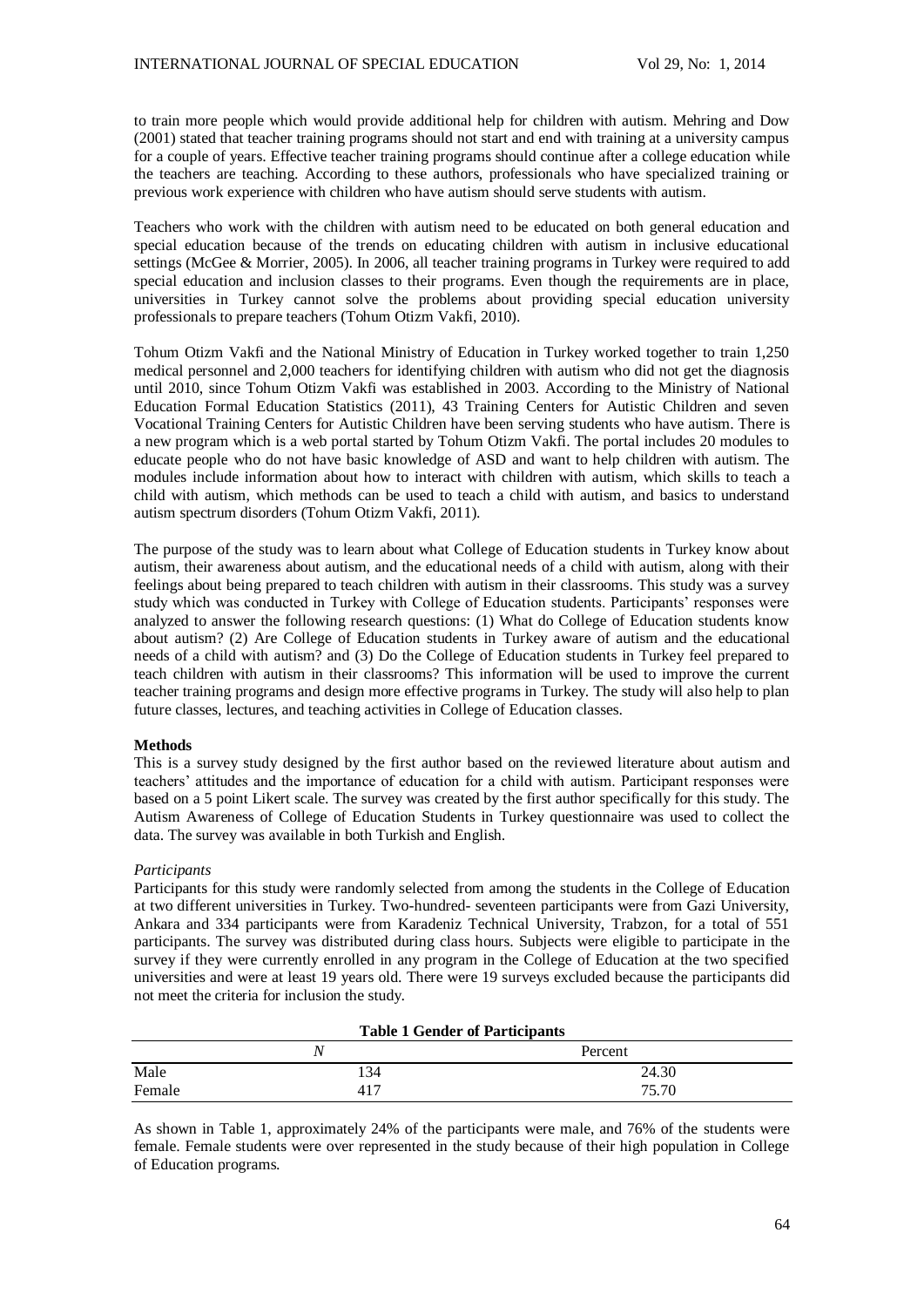The minimum age to participate in the study was 19, but there was no upper limit for the older participants. The oldest participant was 32 years old and the average age of participants was 20.50, as shown in Table 2.

| _____________________ |          |      | _______<br>________ |
|-----------------------|----------|------|---------------------|
| $\mathbf{r}$          |          | ۱۵۵۲ | ωn                  |
| ч<br>.                | ົ<br>ے ر | ∠∪.J | 1.64                |

# **Table 2 Age of Participants**

## **Table 3 Class Levels of Participants**

| Class Level |     | Percent |  |
|-------------|-----|---------|--|
|             | 138 | 25.00   |  |
|             | 140 | 25.40   |  |
|             | 158 | 28.70   |  |
|             | 115 | 20.90   |  |

Participants were randomly selected from different class levels and different fields of studies. As shown in Table 3, approximately 28 % of the subjects were in their third year of study, and 21% of the subjects were in their last year of their bachelor degree. Almost 25% of the students were in their freshman year and the last 25% of the students were attending their second year in the College of Education.

Participants were randomly selected from any program in the College of Education. The 551 participants were from ten different programs in the College of Education. Forty-eight percent (48%) of the participants (*N*= 266) were in elementary school teacher training programs. On the other hand, just seven participants were in math teacher training programs. Table 4 provides more detailed information on the fields of study for participants in the study.

# **Table 4 Field of Study of Participants**

| Field of Study              | N   | Percent |
|-----------------------------|-----|---------|
| Intellectual Disabilities   | 26  | 4.7     |
| Computer-Based Technologies | 40  | 7.3     |
| Science                     | 69  | 12.5    |
| Elementary School Teaching  | 266 | 48.3    |
| School Counseling           | 42  | 7.6     |
| Deaf and Hard of Hearing    | 31  | 5.6     |
| Arts and Crafts Teaching    | 17  | 3.1     |
| Math Teaching               | 7   | 1.3     |
| Social Sciences Teaching    | 27  | 4.9     |
| Early Childhood Education   | 26  | 4.7     |

# *Survey Instrument*

The Autism Awareness of College of Education Students in Turkey questionnaire includes two parts. The first part of the survey was to gather the participants' demographic information. Questions were asked to learn the participants' gender, age, university, field of study, and class level.

The second part of the questionnaire included twenty statements where participants had to rate their opinions for each statement using the five point Likert scale where a response of *1* meant strongly disagree and a response of *5* meant strongly agree. The survey questionnaire was constructed based on a review of the literature. Attitudes and knowledge of autism were found highly essential for teachers to be highly effective. The complete questionnaire is contained in the Appendix section in both languages, Turkish and English. The Turkish version of the questionnaire was used because not all Turkish participants were fluent in English.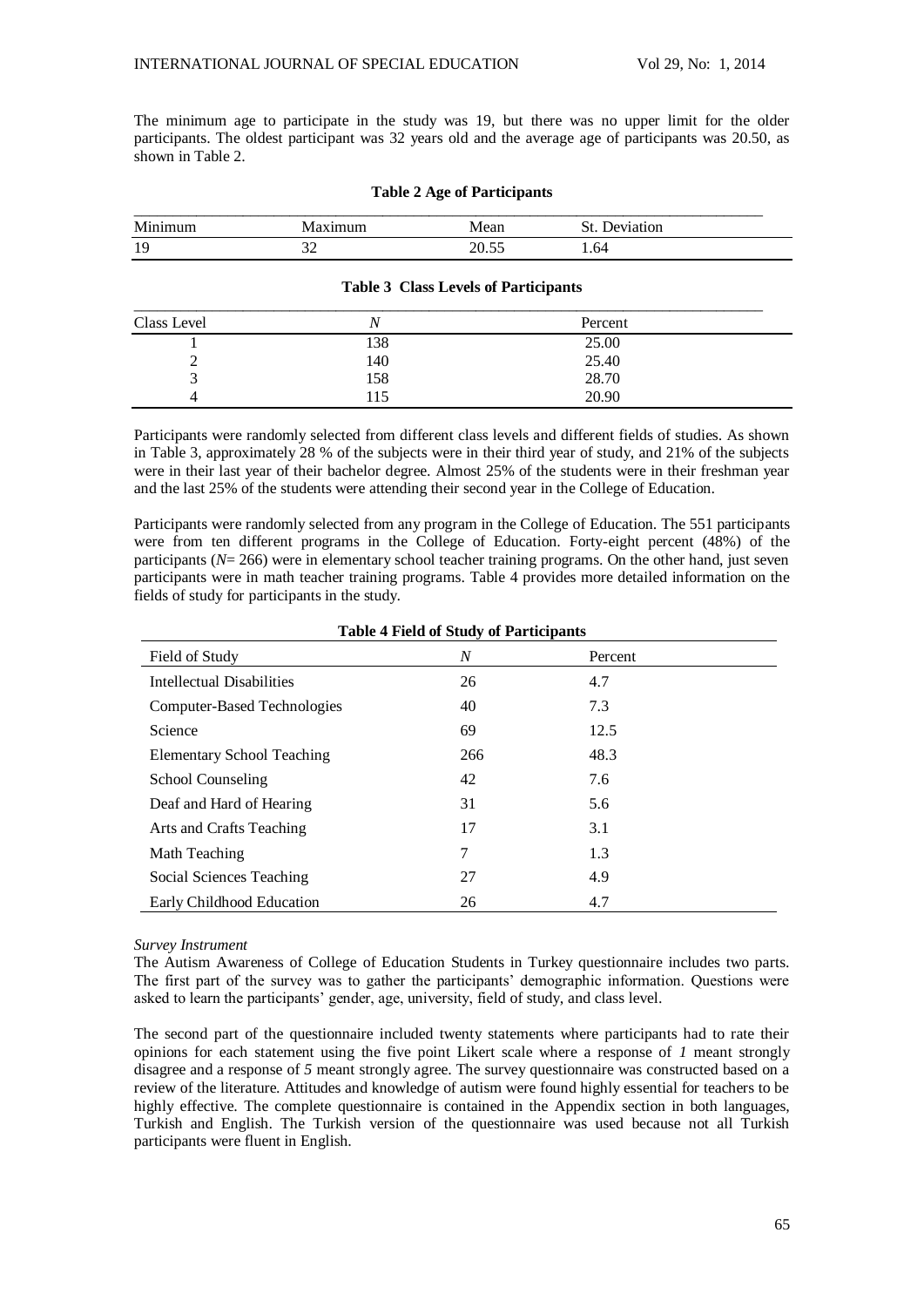The subjects were asked to participate in the survey during their lecture hours and free time. Hard copies of the questionnaire were provided by the first author. The first author went to different classrooms on campus and handed the questionnaires to the participants. All of the subjects were informed and read and signed the consent form before they started. Participants were given 20 minutes to rate the survey statements.

The first author was available to answer the questions about the study while the subjects were rating the statements. She also answered questions about autism after the questionnaires were completed.

#### **Results**

# *Descriptive Statistics*

The data from the questionnaire were analyzed with descriptive statistics to determine the mean and standard deviation of the College of Education students' evaluations of the Likert scale rated statements. A five point Likert scale indicated responses from *1-Strongly disagree* to *5-Strongly agree*. The survey statements were designed to answer the research questions and provide considerable information on College of Education students' awareness and attitudes about autism. Descriptive statistics were computed for all statements which are presented in Table 5.

# **Table 5 Rating Scale for Each Statement**

| <b>Statements</b>                              | Mean | <b>Std. Deviation</b> |
|------------------------------------------------|------|-----------------------|
| Autism is a developmental disability           | 3.97 | 1.03                  |
| Know somebody with autism                      | 1.97 | 1.47                  |
| Take 1 class about autism                      | 2.42 | 1.67                  |
| Able identify and understand autism            | 3.05 | 1.19                  |
| Experienced teaching during practicum          | 1.47 | 1.09                  |
| Able to give information to parents            | 2.85 | 1.32                  |
| Place in inclusion classroom                   | 3.27 | 1.25                  |
| Need communication support                     | 4.41 | 0.84                  |
| Need behavioral support                        | 4.44 | 0.80                  |
| Support to improve social skills               | 4.50 | 0.78                  |
| Able to plan a lesson for children with autism | 2.30 | 1.12                  |
| Education of needs of a child with autism      | 1.91 | 1.26                  |
| Able to integrate new teaching strategies      | 2.27 | 1.17                  |
| Deal with classroom management issues          | 2.48 | 1.16                  |
| Placed in special education classroom          | 3.85 | 1.17                  |
| Visual support helps                           | 4.28 | 0.87                  |
| Placed in general education classroom          | 2.77 | 1.27                  |
| Enough education about autism                  | 1.80 | 1.09                  |
| More classes about autism                      | 4.09 | 1.01                  |
| Spending money education and training          | 1.82 | 1.35                  |

One of the main purposes of this study was to learn about Turkey's College of Education students' knowledge about autism. Some of the statements were designed to answer the question *What do College of Education students know about autism?* The mean score of the first statement (M=3.97, SD=1.03) shows that most of the participants know that autism is a developmental disability which can be improved through education. Four-hundred-twenty-four (76.9%) of the College of Education students agreed and 55 (10%) of the students did not agree to the statement. In addition to that, 77 (13.1%) of participants reported they were neutral about this statement. On one hand, 159 (28.8%) disagreed and 196 (35.6%) agreed that they were able to identify and understand the characteristics of autism (M=3.05, SD=1.19). One-hundred-ninety-six (35.6%) participants were not sure. Participants showed that they were not confident about their understanding of autism (See Table 6 for complete statistics for each statement).

Two-hundred-twenty-three (40.5%) participants admitted they were not able to give information about autism if parents asked (*M*=2.85, *SD*=1.32). One-hundred- ninety-seven (35.8%) students thought that they could provide information when parents asked. One-hundred-thirty-one (23.8%) students were not sure about providing any information to the parents. The results presented for each statement suggested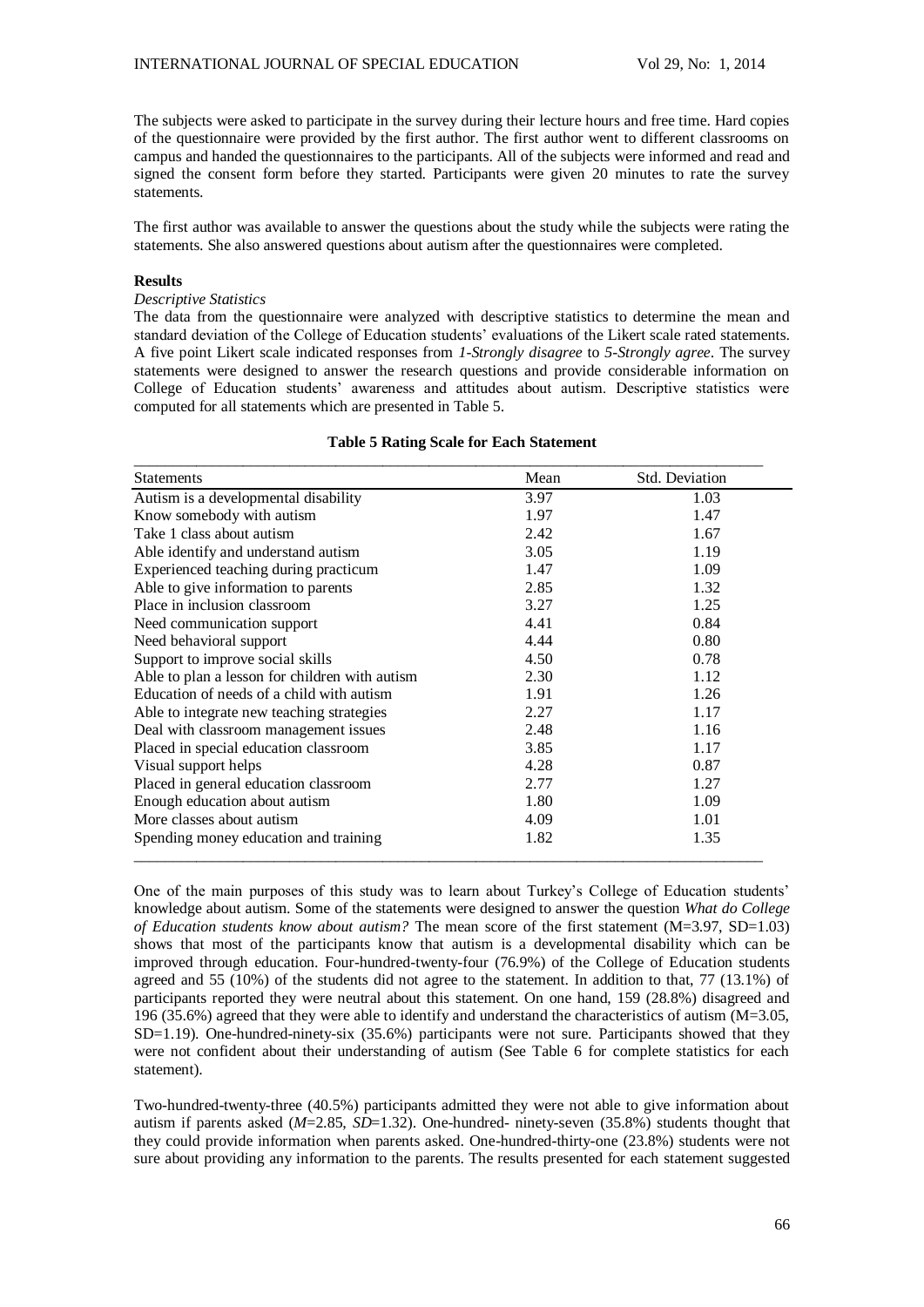that College of Education students have the general idea of autism, but they do not have more in depth information to explain it to parents or anyone who needs some information about autism.

Participants who were in the College of Education in Turkey have general knowledge about autism. They knew autism is a developmental disability that can be improved through education. On the other hand, they were not sure they could identify and understand the characteristics of autism or give information to anyone if they were asked. These results suggest College of Education students need to be better informed about autism.

The second research question was *Are College of Education students in Turkey aware of autism and the educational needs of a child with autism?* Statements two and five showed that most of the participants did not have any chance to meet an individual with autism. For the second statement the computed mean score is *M=*1.97 (*SD*=1.47). Four-hundred-twenty (66.2%) students reported they did not know anyone with autism. One-hundred-eight students (19.6%) had a relative, friend, or student with autism. There were 23 participants (4.2%) who were not sure if they knew somebody with autism. Participants also stated that they did not experience teaching a child with autism during their practicum hours. Fourhundred-ninety-three (89.5%) participants chose *strongly disagree* or *disagree* for statement five (*M*=1.47, *SD*=1.09). Only 11 (2%) students reported they were not sure about it and 47 students (8.5%) agreed that they had a chance to experience teaching a child with autism during their practicum hours.

Statements eight, nine, ten, and sixteen asked about the participants' opinions and beliefs about the educational needs of a child with autism. More than 90% of the participants reported that students with autism need communication support (*M*=4.41, *SD*=0.84), behavioral support (*M*=4.44, *SD*=0.80), and social skills support (*M*=4.50, *SD*=0.78). Eighty-six percent (86%) of participants agreed visual supports help students who have autism. Four percent (4%) of the participants disagreed with the need for communication support and behavioral support, and 3% of the participants disagreed with the need for social skills support. Furthermore, 4% of participants reported that visual supports do not help students with autism.

Four-hundred-fourteen (75.1%) participants thought they had not received any education about the needs of a child with autism (*M*=1.91, *SD*=1.26), while 87 students (15.8%) thought they had received education about the needs of a child with autism. Fifty (9.1%) students were not sure about the level of education they had received regarding a child with autism.

In addition to statement 12, statement 18 asked the level of education participants had received about autism. Approximately 75.8% of participants did not think they had received enough education about autism, and 26.7% of the participants thought they had received enough education about autism (*M*=1.80, *SD*=1.09). Fifteen percent (15.1%) of the participants were not sure if they had received enough education.

Statements seven, fifteen, and seventeen were designed to get opinions about the placement of a child with autism in educational settings. Statement seven ( $M=3.27$ ,  $SD=1.25$ ) suggested students with autism should be placed in inclusion classrooms. Two-hundred-forty-one (43.7%) participants agreed, and 131 (23.7%) participants disagreed. One-hundred-seventy-nine (32.5%) participants could not decide whether the students with autism should be placed in inclusion classrooms.

On the other hand, 371 (67.3%) participants agreed that students with autism should be placed in special education classrooms ( $M=3.85$ ,  $SD=1.17$ ). Seventy-four (13.4%) participants did not agree with that statement. Two-hundred-fifteen (39%) participants did not agree that students with autism should be placed in general education classrooms. However, the mean score for statement seventeen is 2.7 (*SD*=1.27); 189 (34.3%) participants were neutral regarding general education placements. Results of those three statements showed that most of the College of Education students who participated in the study thought that students with autism should be placed in special education classrooms.

Participants' responses answered research question two. Even though participants did not receive enough education about autism or knew anybody with autism, they were aware of autism and the educational needs of a child with autism. Most of them thought children with autism should not be placed in general education classrooms; they should be in special education settings or inclusion classrooms.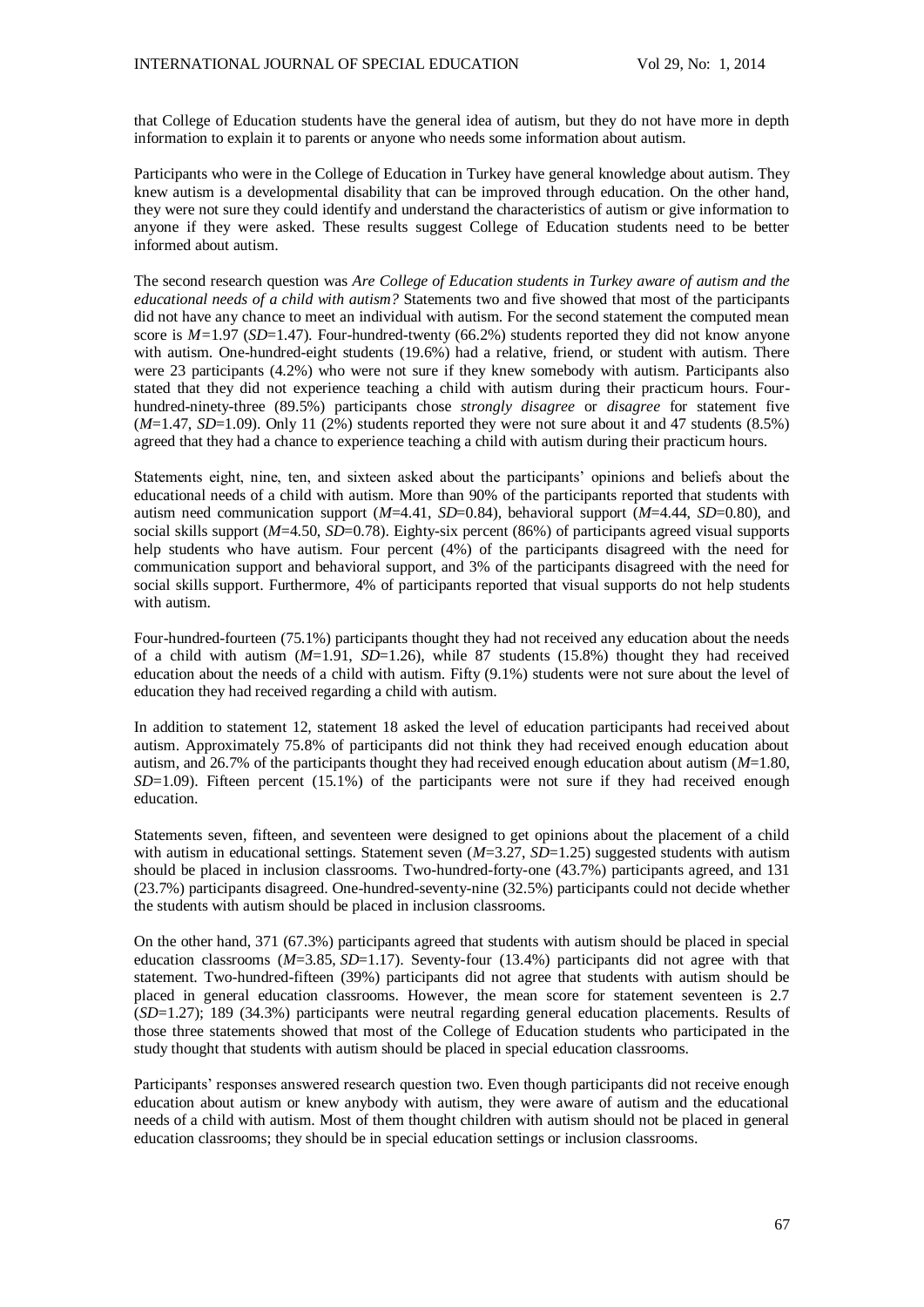The third research question was *Do the College of Education students in Turkey feel prepared to teach children with autism in their classrooms?* Thus, the important information to determine this data was learning about the participants' classes about autism. Three-hundred-fifty (63.5%) of the participants reported that they disagreed with the statement three. Eighteen students (3.3%) were neutral about taking any class which covered information about autism and the educational needs of a child with autism. Onehundred-eighty-three (33.2%) out of 551 participants took at least one class related to autism. Fourhundred-thirty-eight (79.5%) participants agreed that the College of Education should have more classes about autism (*M*=4.09, *SD*=1.01). Only 42 (7.6%) students disagreed with statement nineteen which was in support of College of Education students receiving more classes about autism.

Statements eleven, thirteen, and fourteen were about the College of Education students' feelings of their ability to teach a child with autism. Three-hundred-five participants (55.4%) did not think that they were able to plan a lesson which involved appropriate learning activities for a child with autism (*M*=2.30, *SD*=1.12). Also, 294 (53.4%) participants did not think they were able to integrate new teaching strategies in a classroom which contained a child with autism (*M*=2.27, *SD*=1.17) and 266 (48.2%) participants did not know how to deal with classroom management issues for a child who has autism (*M*=2.48, *SD*=1.16).

Answers for the third research question were determined by analyzing the responses of participants. The statements suggest that College of Education students in Turkey did not feel they were ready to teach a child with autism.

As additional information, the last statement was about the government's spending money on educating students with autism and training their teachers. Three-hundred-ninety-five (73.5%) participants thought that the governments' spending money is necessary (*M*=1.82, *SD*=1.35). Fifty-eight (10.5%) participants were neutral about this issue. Eighty-eight (16%) stated that they thought government's spending money on educating students with autism and training their teachers was unnecessary.

|                   | Strongly<br>disagree |       | Disagree         |       |                  | Neither<br>agree<br>nor disagree |                  | Agree |                  | Strongly agree |  |
|-------------------|----------------------|-------|------------------|-------|------------------|----------------------------------|------------------|-------|------------------|----------------|--|
| <b>Statements</b> | $\boldsymbol{n}$     | %     | $\boldsymbol{n}$ | $\%$  | $\boldsymbol{n}$ | %                                | $\boldsymbol{n}$ | %     | $\boldsymbol{n}$ | $\%$           |  |
| Stmt 1            | 22                   | 4.00  | 33               | 6.00  | 72               | 13.10                            | 235              | 42.60 | 189              | 34.30          |  |
| Stmt 2            | 333                  | 60.40 | 87               | 15.80 | 23               | 4.20                             | 27               | 4.90  | 81               | 14.70          |  |
| Stmt 3            | 273                  | 49.50 | 77               | 14.00 | 18               | 3.30                             | 59               | 10.70 | 124              | 22.50          |  |
| Stmt 4            | 75                   | 13.60 | 84               | 15.20 | 196              | 35.60                            | 126              | 22.90 | 70               | 12.70          |  |
| Stmt 5            | 433                  | 78.60 | 60               | 10.90 | 11               | 2.00                             | 10               | 1.80  | 37               | 6.70           |  |
| Stmt 5            | 119                  | 21.60 | 104              | 18.80 | 131              | 23.80                            | 132              | 24.00 | 65               | 11.80          |  |
| Stmt <sub>7</sub> | 68                   | 12.30 | 63               | 11.40 | 179              | 32.50                            | 130              | 23.60 | 111              | 20.10          |  |
| Stmt 8            | 12                   | 2.20  | 10               | 1.80  | 27               | 4.90                             | 188              | 34.10 | 314              | 57.00          |  |
| Stmt 9            | 10                   | 1.80  | 11               | 2.00  | 19               | 3.40                             | 197              | 35.80 | 314              | 57.00          |  |
| Stmt 10           | 10                   | 1.80  | $8\,$            | 1.50  | 17               | 3.10                             | 174              | 31.60 | 342              | 62.10          |  |
| Stmt 11           | 173                  | 31.40 | 132              | 24.00 | 173              | 31.40                            | 52               | 9.40  | 21               | 3.80           |  |
| Stmt 12           | 306                  | 55.50 | 108              | 19.60 | 50               | 9.10                             | 51               | 9.30  | 36               | 6.50           |  |
| Stmt 13           | 202                  | 36.70 | 92               | 16.70 | 178              | 32.30                            | 59               | 10.70 | 20               | 3.60           |  |
| Stmt 14           | 149                  | 27.00 | 117              | 21.20 | 178              | 32.30                            | 83               | 15.10 | 24               | 4.40           |  |
| Stmt 15           | 33                   | 6.00  | 41               | 7.40  | 106              | 19.20                            | 165              | 29.90 | 206              | 37.40          |  |
| Stmt 16           | 11                   | 2.00  | 11               | 2.00  | 57               | 10.30                            | 203              | 36.80 | 269              | 48.80          |  |
| Stmt 17           | 120                  | 21.80 | 95               | 17.20 | 189              | 34.30                            | 81               | 14.70 | 66               | 12.00          |  |
| Stmt 18           | 307                  | 55.70 | 111              | 20.10 | 83               | 15.10                            | 32               | 5.80  | 18               | 3.30           |  |
| Stmt 19           | 21                   | 3.80  | 21               | 3.80  | 71               | 12.90                            | 208              | 37.70 | 230              | 41.70          |  |
| Stmt 20           | 376                  | 68.20 | 29               | 5.30  | 58               | 10.50                            | 40               | 7.30  | 48               | 8.70           |  |

**Table 6 Frequency and Percentages for Each Choice**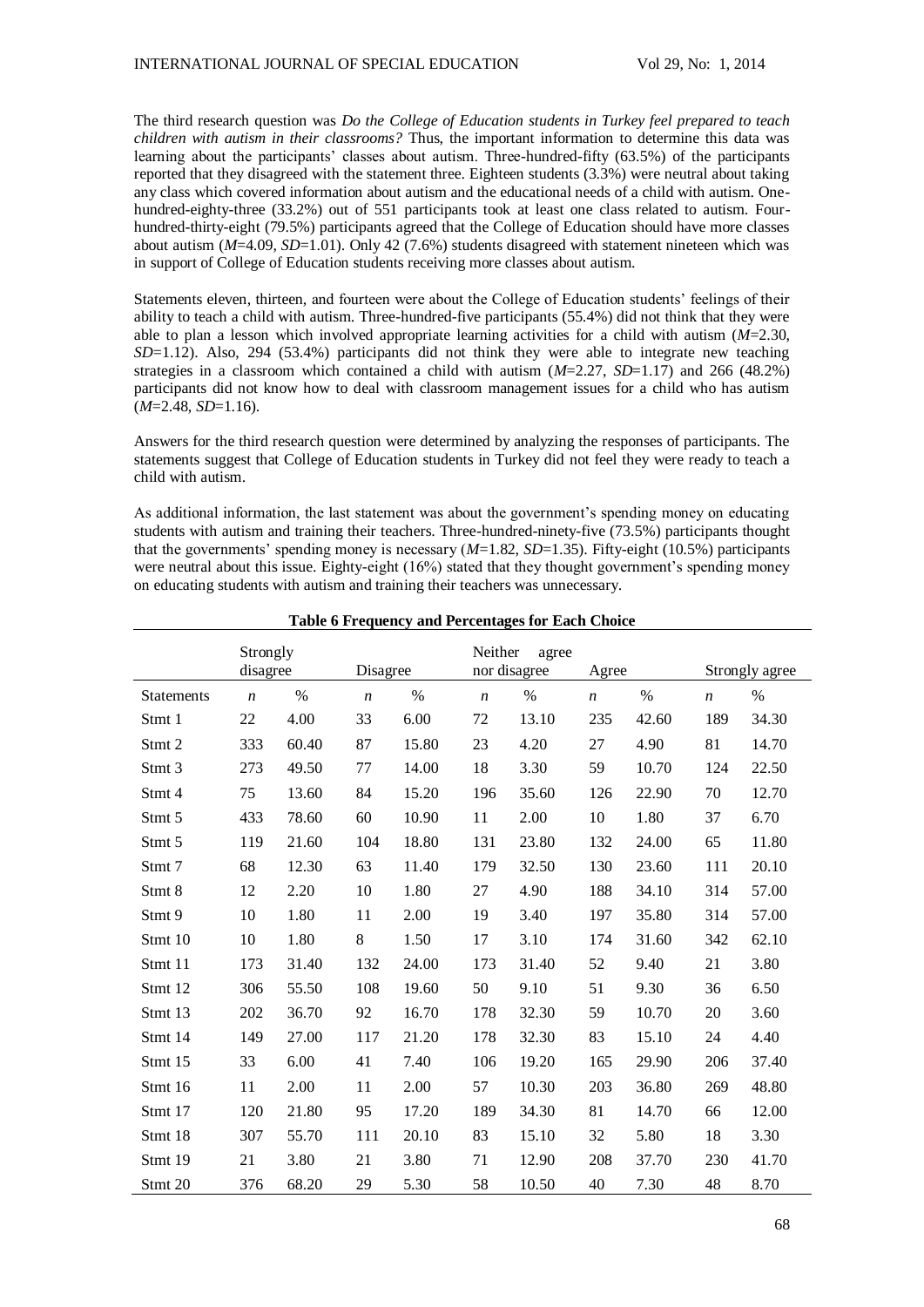## **Discussion**

ASD encompasses a wide range of disabilities. Every child with ASD experiences the disability in different ways depending on his/her skills, abilities, and cognitive level. These differences between the students make it difficult to adequately train and prepare teachers for children with autism. Teachers should be able to serve all of the students with ASD in their classes. The importance of the teachers' knowledge and understanding about autism directs the attention to the teacher training programs. Evidence-based teacher training programs about autism should be planned more carefully to provide the necessary education for children with autism.

The purpose of this study was to learn about Turkey's College of Education students' knowledge about autism and the educational needs of a child with autism. Learning their knowledge about autism is important to justify their feelings about teaching a child with autism. These key components were determined by using the questionnaire prepared for this study by the first author.

According to the questionnaire results, College of Education students in Turkey knew that autism is developmental disability that can be improved through education, but they were not sure they were able to identify and understand the characteristics of autism. College of Education students in Turkey thought that they could not provide any information about autism when they were asked, because they did not take any classes related to autism. Colleges of Education in Turkey do not offer any classes about autism. College of Education students did not have in-depth knowledge of autism, but they also knew children with autism need communication support, behavioral support, and social skills support. The college students in Turkey also stated that visual supports help students with autism. These results showed that College of Education students in Turkey believed they have the basic knowledge about autism. Identifying and understanding the characteristics of autism requires more in-depth knowledge, which emphasizes the lack of appropriate training about autism.

If the College of Education programs have classes about autism, the students would be able to have the knowledge and share it with other people who need help. All College of Education students should have knowledge to help their students with autism. Education of children with autism is not only the responsibility of the special education teachers, it is the responsibility of all teachers because the law requires placing students with ASD in inclusive educational settings as appropriate based on their skills and abilities. All teachers should have in-depth knowledge about autism, because they will have students with ASD in their classes whether they are general education or special education classes.

Most College of Education students did not know any individuals with autism, and they have never experienced teaching a child with autism during their practicum hours. They have the basic knowledge about autism but have never experienced it first-hand. College of Education students stated they knew children with autism needed behavioral, communication, social skills, and visual support help to be successful, which showed they were aware of some of the educational needs of a child with autism.

This study showed College of Education students in Turkey thought students with autism should be placed in special education or inclusion classrooms. Students with autism need special instruction which is designed for them, thus they should not be placed in general education classrooms without any support or training for the receiving teacher. College of Education students knew they needed special classes to acquire knowledge about autism. They did not think they received enough education about autism. College of education students agreed that Colleges of Education should have more classes about autism.

The survey generated enough data to answer the research questions. College of Education students in Turkey were aware of autism and the educational needs of a child with autism. They admitted a child with autism needed specialized instruction to improve their skills, and teachers needed to be more educated about autism to provide that specialized instruction. Besides that, College of Education students knew they did not receive the necessary training to help children with autism.

College of Education students in Turkey did not take any classes which were related to autism and they thought they did not receive enough education about autism, thus they did not think they were able to plan a lesson which involved appropriate learning activities for a child with autism. College of Education students also did not think they were able to integrate new teaching strategies in a classroom which contains a child with autism. The responses of those statements showed College of Education students in Turkey did not feel prepared to teach children with autism in their classes because they did not receive enough education and they did not have the knowledge to teach children with autism.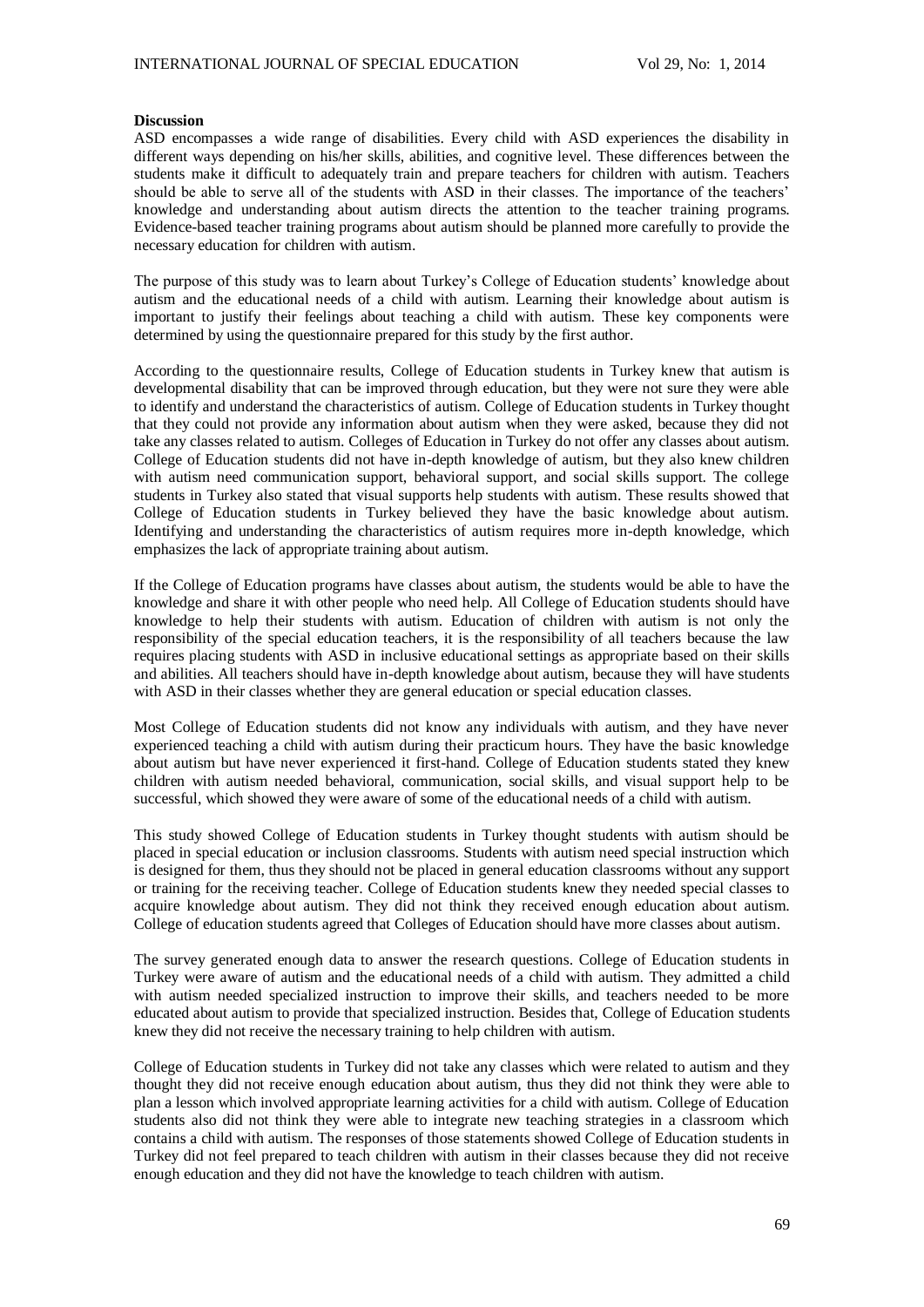## *Limitations*

There are some limitations about the study and the data collection procedures. The data for this study was collected from two Universities' College of Education students because of the permission restriction. The first author received permission to conduct research from two universities in Turkey. Between these universities 551 students participated. Their responses cannot be generalize to all of the universities in Turkey, but it still provides a representation of what the College of Education students in Turkey know about autism.

The second limitation of the study is the reflection of gender in the field of education. One-hundredthirty-four (24.3%) male, and 417 (75.7%) female College of Education students participated in the study. More female students were represented in the study; therefore, the results of the study may change depending on the participants' gender. Based on this sample, patterns of male/female attitudes and knowledge cannot be determined.

Elementary school teaching program's students were also over represented in the study because elementary school teaching programs' classroom populations were higher than the other programs. Elementary school teaching programs are popular among the teacher training programs in Turkey. This popularity affected the population of the students in College of Education and in this study. This may count as a benefit for the study because the results are dependent of the elementary school teaching program's students who are more likely to be the first teachers of the students with autism with or without diagnosis in their classes. It was good to know the ideas and knowledge of the future elementary school teachers.

The last limitation for the study was data collection. The data were collected in 20 minute sessions during the lecture hours. If participants had been able to use more time to think about the statements, they may have given more thoughtful answers. Questionnaires could have been handed out for one day and participants could have been asked to hand them in the next day, but the number of participants would not be the same if the students were asked to return the questionnaires later. Additionally, the first author's time was limited in Turkey to be able extend the time for data collection. All of the data were collected in two days, one day for each university. Even though there are limitations to the study, the collected data was enough to determine the statistical results and provide useful information for teacher training programs.

## *Educational Implications*

Important findings of this study showed the importance of the teacher training programs for educating a child with autism. Previous research (Bishop et al., 2010, Mehring & Dow,2001, Park et al., 2010, Siu & Ho, 2010) has emphasized the importance of teachers' attitudes and knowledge on a child's ability to reach his/her educational goals. Improving teachers' knowledge about any disability is best accomplished while they are in college; however, teachers need to continue learning to keep up on the latest research and teaching techniques. Teachers stated that they learn more about the disabilities while they are working with children (Bishop et al., 2010). Teachers' knowledge and attitudes about autism can be improved while they are in college and while they are taking their classroom experience and teaching practice classes.

Colleges of Educations in Turkey should offer more classes about special education and autism. Those classes should not be just theoretical classes; College of Education students should be taking classroom experience or teaching practice classes in special education or inclusive educational settings. At least during one semester every College of Education teacher should experience teaching in a classroom which contains students with disabilities because it may not be possible for every College of Education student to experience teaching a child with autism. When the College of Education students experience teaching a student with disability, they learn how to plan, differentiate, and manage their teaching activities.

In Turkey, before training College of Education students, the Ministry of National Education and Universities should focus on professionals' training about special education and autism. There are some scholarships and programs for professionals' training, but the study results showed there were not enough professionals who can provide that training at the college level. Even the law requires Colleges of Education to offer classes about special education; however, there are not enough faculty to lecture for those classes.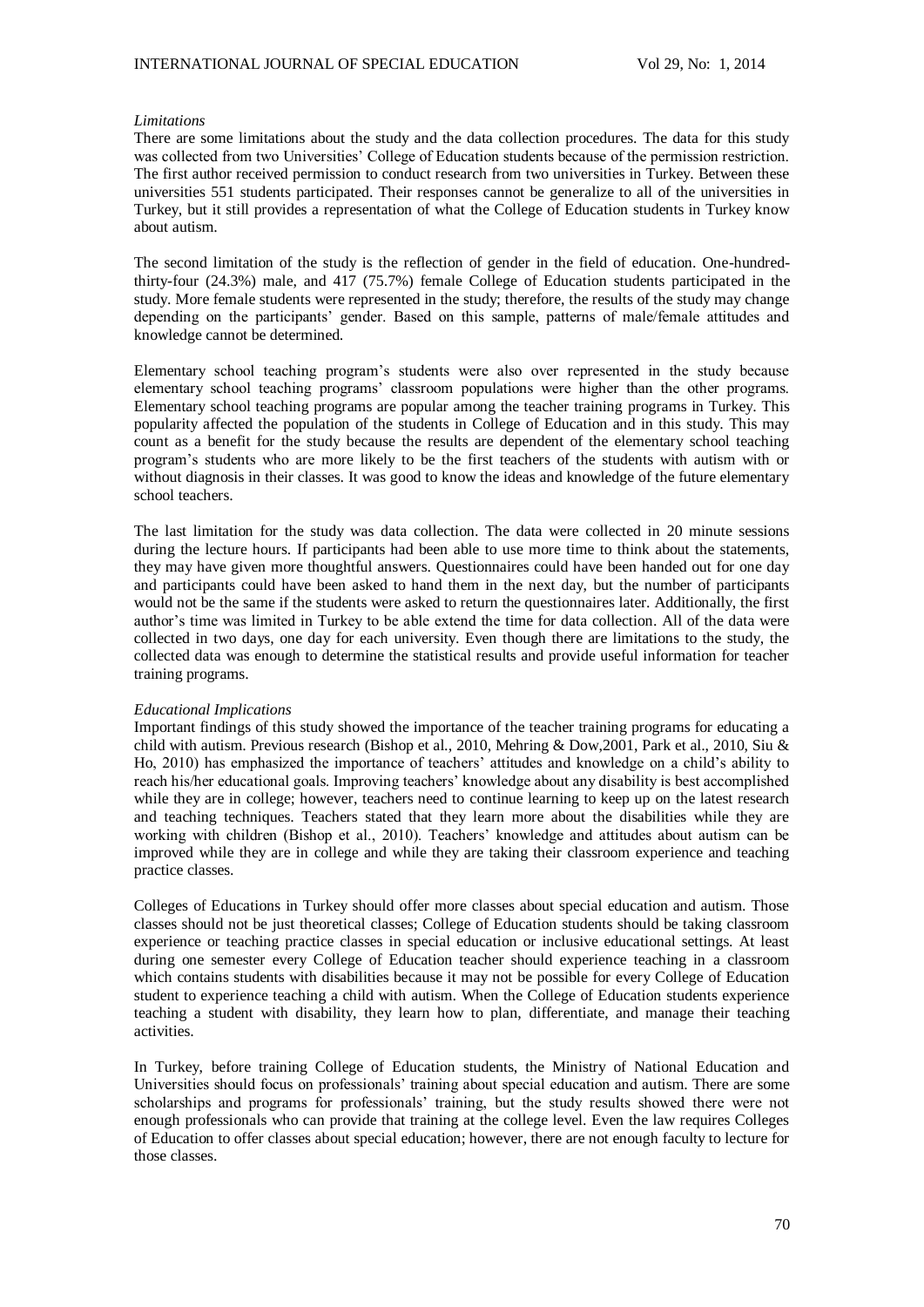## *Future Research*

This study can be used as a base to design other studies to compare different universities programs and students' knowledge depending on the responses of questionnaire statements. This study also can be expanded to other universities in Turkey to evaluate improvement of College of Education programs in areas of special education and autism. This study can be replicated to compare students' knowledge and awareness about autism, which show the programs improvement.

In summary, College of Education students in Turkey showed their knowledge and understanding about autism is limited. However, they have the basic knowledge. They need to be better educated to use evidence-base practices while they are teaching to students with autism. College of Education students do not feel prepared to teach a child with autism in their classes. The study showed that teacher training programs in the Colleges of Education in Turkey should modify their programs to give better education about special education and autism. The study results showed students in College of Education in Turkey did not take any classes related to autism, thus they do not have in-depth knowledge about autism. Colleges of Education in Turkey should offer more classes about special education and autism and those classes should be mandatory for every student who enrolled in any program in the College of Education.

## **References**

Bishop, A.G., Brownell, M.T., Klinger, J.K., Leko, M.M., & Galman, S.A.C. (2010). Differences in beginning special education teachers: The influence of personal attributes, preparation, and school environment on classroom reading practices. *Learning Disability Quarterly, 33*, 75-92.

Dictionary.com Retrieved from http://dictionary.reference.com/browse/attitude

Hume, K. & Odom, S. (2006). Effects of an individual work system on the independent functioning of students with autism. *Journal of Autism and Developmental Disorders, 37,* 116-180.

Kulekci, E. & Bulut, L. (2011) Elementary teacher education: A comparison of elementary teacher education systems in Turkey and in the United States of America. *Sosyal Bilimler Dergisi, 1*(2), 103-114. McGee, G.G. & Morrier, M.I.. (2005). Preparation of autism specialists. In F.R. Volkmar, R. Paul, A. Klin, & D. Cohen (Eds.), *Handbook of autism and pervasive developmental disorders: Vol. 2.*  Assessment, Intervention and Policy (3<sup>rd</sup> ed., pp.1123-1160). New York: John Wiley & Sons.

Mehring, T.A. & Dow, M.J. (2001). Preparing future teachers for students with autistic spectrum disorders. In T. Wahlberg, F. Obiakor, S. Burkardt, & A.F. Rotarori (Eds.), *Autistic Spectrum Disorders: Educational and Clinical Interventions* (pp. 69-88). Oxford: Elsevier Science.

Ministry of National Education [www.meb.gov.tr](http://www.meb.gov.tr/)

Ministry of National Education (2011). National Education Statistics Formal Education 2010-2011. Retrieved from http://sgb.meb.gov.tr/istatistik/meb\_istatistikleri\_orgun\_egitim\_2010\_2011.pdf

Nal A. & Tuzun, I. ( 2011). *Kaynastirma butunlestirme etkiligini arttirmak icin politika ve uygulama projesi turkiye'de kaynastirma/butunlestirme yoluyla egitimin durumu.* Tohum Otizm Vakfi Egitim & Refromu Girisimi.

Park, M., Chitiyo, M., & Choi, Y.S. (2010) Examining pre-service teachers' attitudes towards children with autism in the USA. *Journal of Research in Special Educational Needs, 10*(2), 107-114.

Pasco, G. (2011). The diagnosis and epidemiology of autism. *Tizard Learning Disability Review, 16*(4), 5-19.

Rodriguez, D. (2009). Culturally and linguistically diverse students with autism. *Childhood Education.*  Retrieved fro[m http://findarticles.com/p/articles/m](http://findarticles.com/p/articles/)i\_qa3614/is\_200901/ai\_n32422513

Siu, A.F.Y. & Ho, E.L.S (2010). Relations between commitment to a treatment orientation and selfefficacy among teachers working with children with autism. *International Journal of Early Childhood Special Education, 2*(3) 180-192.

Tohum Otizm Vakfi, (2010). *Turkiye'de otizm spectrum bozukluklari ve ozel egitim.* Tohum Otizm Vakfi, Haziran 2010.

| Turkiye'de | ogretmen | vetistirme                                                            | sistemi | retrieved | trom |
|------------|----------|-----------------------------------------------------------------------|---------|-----------|------|
|            |          | http://ovegm.meb.gov.tr/bilgilendirme/ogretmen vetistirme sistemi.htm |         |           |      |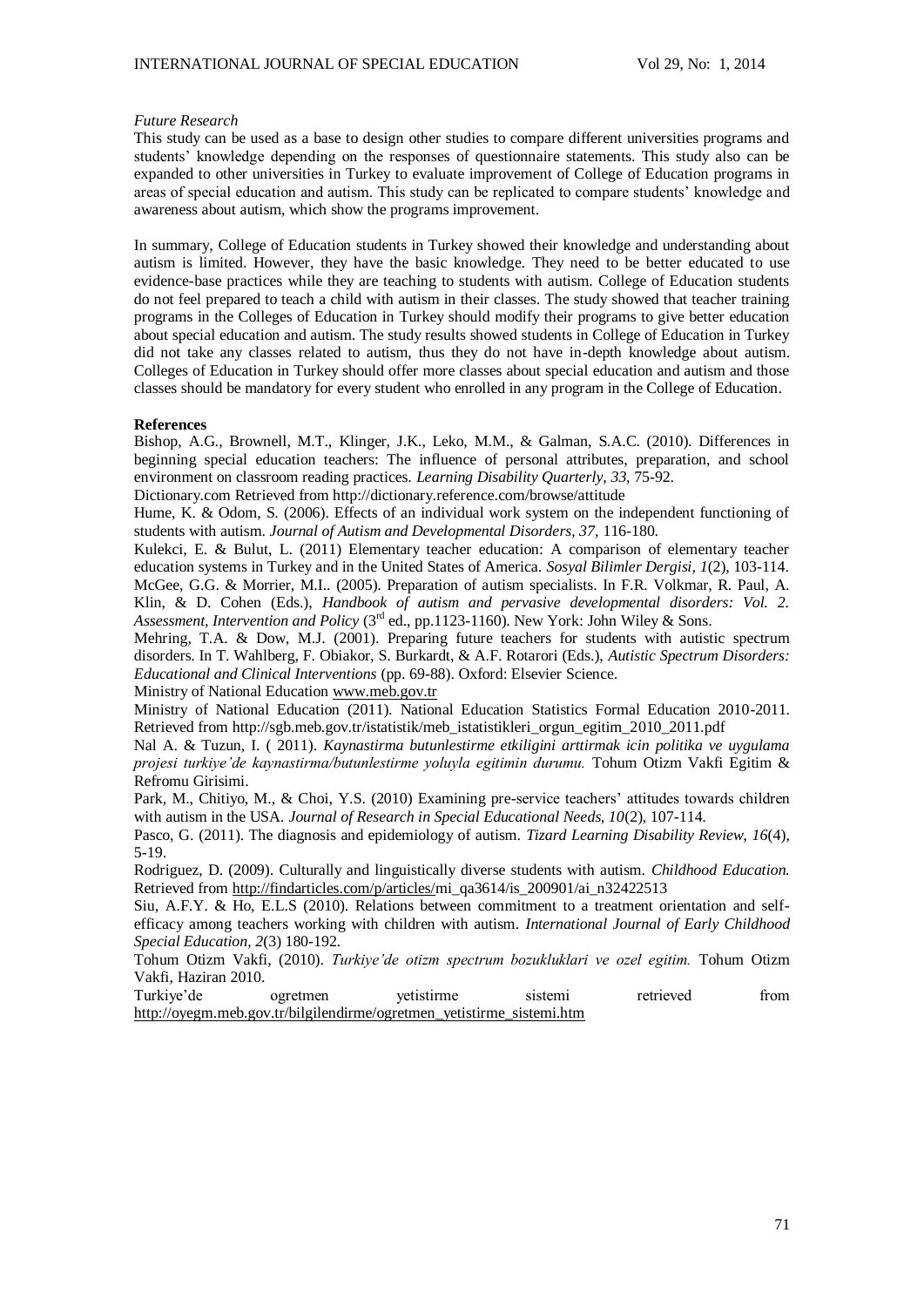|                                                                           |                          |              |                |                                                         | <b>Appendix A</b>                                                                 |                                                                                                                                                                                                       |
|---------------------------------------------------------------------------|--------------------------|--------------|----------------|---------------------------------------------------------|-----------------------------------------------------------------------------------|-------------------------------------------------------------------------------------------------------------------------------------------------------------------------------------------------------|
| <b>Demographics:</b><br>Gender:<br>Age:<br>University:<br>Field of Study: |                          |              |                |                                                         |                                                                                   |                                                                                                                                                                                                       |
|                                                                           |                          |              |                |                                                         | Class                                                                             |                                                                                                                                                                                                       |
| autism.                                                                   |                          |              |                |                                                         |                                                                                   | I would like you to choose one of the numbers from 1- 5 to identify your situation and beliefs about<br>1: Strongly disagree, 2: Disagree, 3: Neither agree nor disagree, 4: Agree, 5: Strongly Agree |
| 1                                                                         | <b>Statements:</b><br>1. |              | 2              | 3                                                       | Autism is a developmental disability that can be improved through education.<br>4 | 5                                                                                                                                                                                                     |
| 1                                                                         | 2.                       |              | 2              | 3                                                       | I know somebody (relatives, friends, students) who has autism.<br>4               | 5                                                                                                                                                                                                     |
| 1                                                                         | 3.                       | with autism. | 2              | 3                                                       | 4                                                                                 | I took at least 1 class which covers information about autism and educational needs of a child<br>5                                                                                                   |
| 1                                                                         | 4.                       |              | 2              | 3                                                       | I am able to identify and understand the characteristics of autism.<br>4          | 5                                                                                                                                                                                                     |
| 1                                                                         | 5.                       |              | 2              |                                                         | I have experienced teaching a child with autism during my practicum hours.<br>4   | 5                                                                                                                                                                                                     |
| 1                                                                         | 6.                       |              | 2              | 3                                                       | I am able to give information about autism when the parents ask.<br>4             | 5                                                                                                                                                                                                     |
| 1                                                                         | 7.                       |              | 2              | 3                                                       | Students with autism should be placed in inclusion classrooms.<br>4               | 5                                                                                                                                                                                                     |
| 1                                                                         | 8.                       |              | 2              | Students with autism need communication support.<br>3   | 4                                                                                 | 5                                                                                                                                                                                                     |
| 1                                                                         | 9.                       |              | 2              | Students with autism need behavioral support.<br>3      | 4                                                                                 | 5                                                                                                                                                                                                     |
| 1                                                                         |                          |              | 2              |                                                         | 10. Students with autism need support to improve their social skills.             | 5                                                                                                                                                                                                     |
| 1                                                                         |                          |              | 2              | 3                                                       | 4                                                                                 | 11. I am able to plan a lesson which involves appropriate learning activities for a child with autism.<br>5                                                                                           |
| 1                                                                         |                          |              | 2              | 3                                                       | 12. I have received education about the needs of a child with autism.<br>4        | 5                                                                                                                                                                                                     |
| $\mathbf{1}$                                                              |                          |              | 2              | 3                                                       | 4                                                                                 | 13. I am able to integrate new teaching strategies in a classroom which contains a child with autism.<br>5                                                                                            |
| 1                                                                         |                          |              | 2              | 3                                                       | 4                                                                                 | 14. I know how to deal with classroom management issues in a class with students with autism.<br>5                                                                                                    |
| 1                                                                         |                          |              | 2              | 3                                                       | 15. Students with autism should be placed in special education classroom.<br>4    | 5                                                                                                                                                                                                     |
| 1                                                                         |                          |              | $\overline{2}$ | 16. Visual supports help students who have autism.<br>3 | 4                                                                                 | 5                                                                                                                                                                                                     |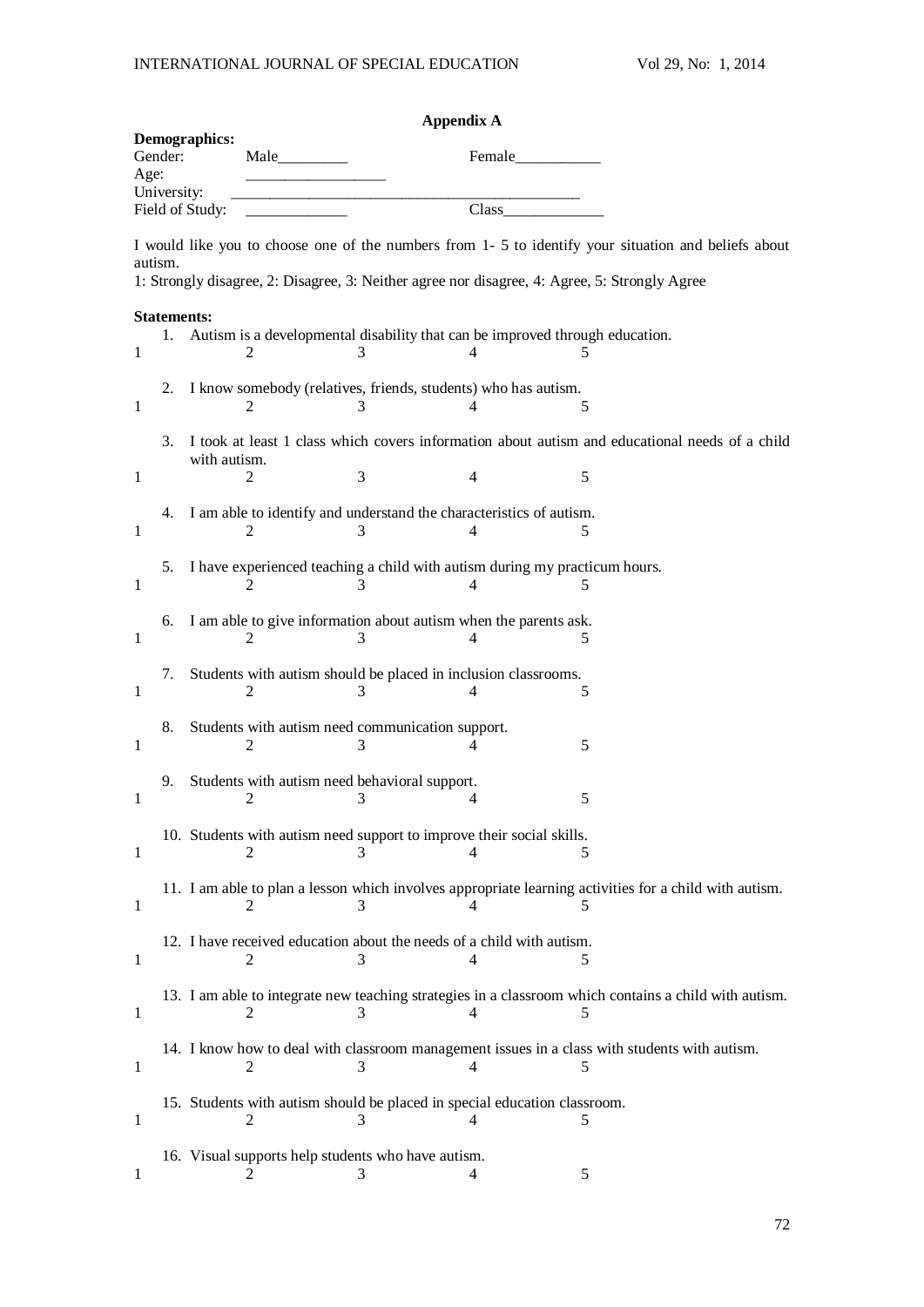| 17. Students with autism should be placed in general education classrooms.                                        |   |  |
|-------------------------------------------------------------------------------------------------------------------|---|--|
| 18. I have received enough education about autism.                                                                |   |  |
|                                                                                                                   |   |  |
| 19. College of Education should have more classes about autism.                                                   |   |  |
|                                                                                                                   | 4 |  |
| 20. Government's spending money on educating students with autism and training their teachers are<br>unnecessary. |   |  |
|                                                                                                                   |   |  |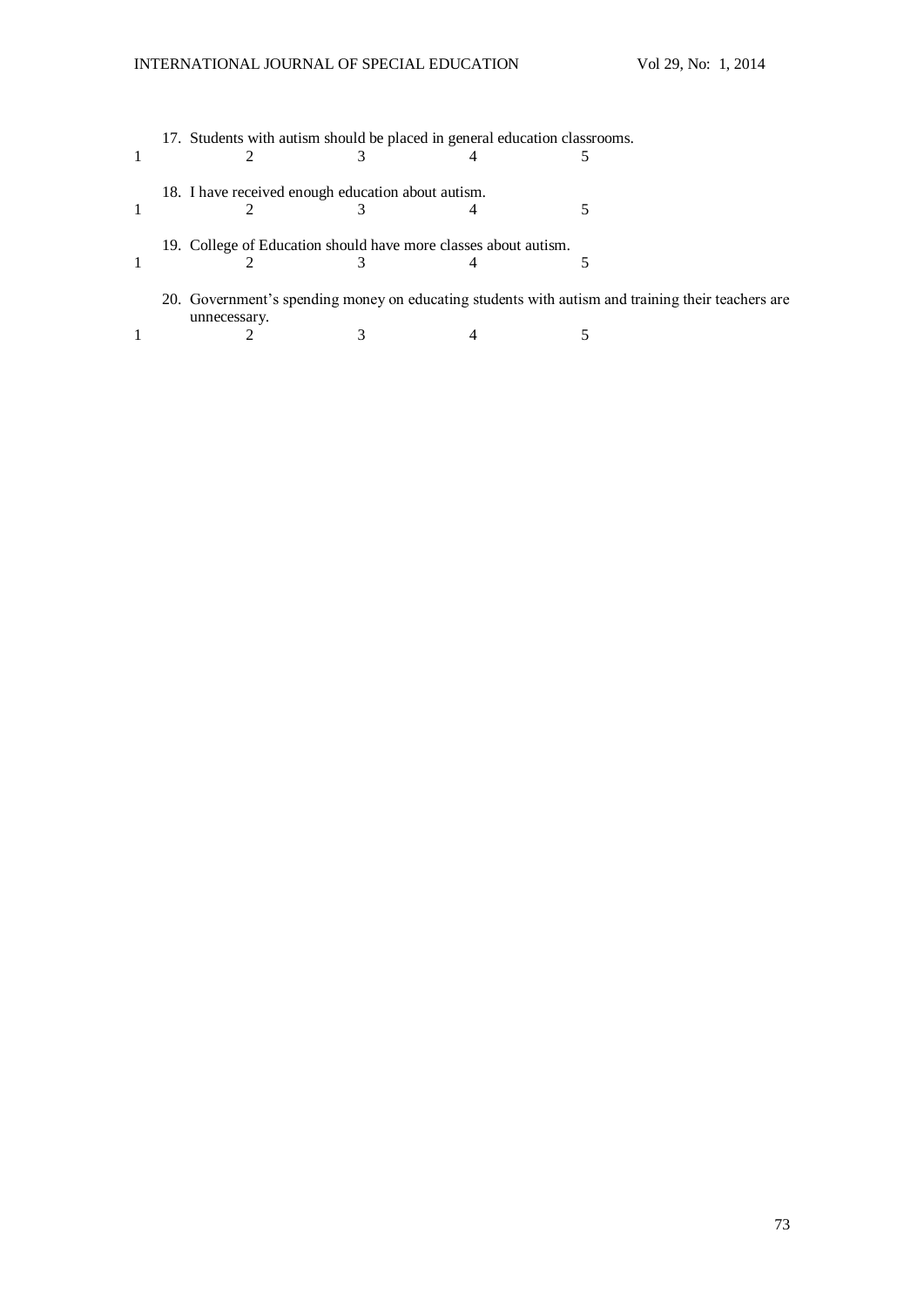|          |                  |            |     |                                                                                                                                                                                                                  | <b>Appendix B</b> |                |              |     |          |                |
|----------|------------------|------------|-----|------------------------------------------------------------------------------------------------------------------------------------------------------------------------------------------------------------------|-------------------|----------------|--------------|-----|----------|----------------|
|          | <b>Bilgiler:</b> |            |     |                                                                                                                                                                                                                  |                   | Bayan          |              |     |          |                |
|          | Yaşınız :        |            |     |                                                                                                                                                                                                                  |                   |                |              |     |          |                |
|          |                  |            |     |                                                                                                                                                                                                                  |                   |                |              |     |          |                |
|          |                  |            |     | Aşağıda belirtilmiş 1'den 5' e kadar derecelendirmiş olan durumlardan size uygun olanını işaretleyiniz.<br>1: Kesinlikle Katılmıyorum, 2: Katılmıyorum, 3: Kararsızım, 4: Katılıyorum, 5: Kesinlikle Katılıyorum |                   |                |              |     |          |                |
| 1.       | Otizm            | gelişimsel | bir | bozukluktur<br>3                                                                                                                                                                                                 |                   | ve eğitim<br>4 | yardımı<br>5 | ile | etkileri | azaltılabilir. |
| 2.<br>1  |                  | 2          |     | Otizmli birini (akraba/arkadaş/ öğrenci) tanıyorum.<br>3                                                                                                                                                         |                   | 4              | 5            |     |          |                |
| 3.<br>1  |                  | 2          |     | Otizm ve otizmli öğrencilerin ihtiyaçları ile ilgili bilgileri içeren en az 1 ders aldım.<br>3                                                                                                                   |                   | 4              | 5            |     |          |                |
| 4.<br>1  |                  | 2          |     | Otizmi ve özelliklerini anlayabilir ve tanımlayabilirim.<br>3                                                                                                                                                    |                   |                | 5            |     |          |                |
| 5.<br>1  |                  | 2          |     | Okul deneyimi derslerim sırasında otizmli bir öğrenci ile çalışma firsatım oldu.<br>3                                                                                                                            |                   | 4              | 5            |     |          |                |
| 6.<br>1  |                  | 2          |     | Öğrencilerin aileleri istekte bulunduğu takdirde onları otizm hakkında bilgilendirebilirim.                                                                                                                      |                   | 4              | 5            |     |          |                |
| 7.<br>1  |                  | 2          |     | Otizmli öğrencilerin kaynaştırma sınıflarında eğitim almaları gerekir.<br>3                                                                                                                                      |                   | 4              | 5            |     |          |                |
| 8.<br>1  |                  | 2          |     | Otizmli öğrencilerin iletişim konusunda destek almaları gerekir.<br>3                                                                                                                                            |                   | 4              | 5            |     |          |                |
| 9.<br>1  |                  | 2          |     | Otizmli öğrencilerin davranışları konusunda destek almaları gerekir.<br>3                                                                                                                                        |                   | 4              | 5            |     |          |                |
| 1        |                  | 2          |     | 10. Otizmli öğrencilerin sosyal ilişkilerini geliştirebilmek için destek almaları gerekir.<br>3                                                                                                                  |                   | 4              | 5            |     |          |                |
| 1        |                  | 2          |     | 11. Otizmli öğrenciler için uygun öğrenme aktivitelerini içeren bir ders planı hazırlayabilirim.                                                                                                                 |                   |                |              |     |          |                |
| 1        |                  |            |     | 12. Otizmli öğrencilerin ihtiyaçları konusunda eğitim aldım.                                                                                                                                                     |                   |                | 5            |     |          |                |
| 1        |                  |            |     | 13. Otizmli öğrenci bulunduran bir sınıfta yeni eğitim öğretim stratejilerini uygulayabilirim.<br>3                                                                                                              |                   |                |              |     |          |                |
| 14.<br>1 |                  |            |     | Otizmli öğrenci bulunduran bir sınıftaki sınıf yönetimi sorunlarını giderebilirim.<br>3                                                                                                                          |                   | 4              |              |     |          |                |
| 1        |                  | 2          |     | 15. Otizmli öğrencilerin özel eğitim sınıflarında eğitim almaları gerekir.<br>3                                                                                                                                  |                   | 4              | 5            |     |          |                |
|          |                  |            |     | 16. Görsel destek (resimler, fotoğraflar, görselleştirilmiş takvimler) otizmli öğrencilere yardımcı olur.                                                                                                        |                   | 4              | 5            |     |          |                |
|          |                  |            |     | 17. Otizmli öğrencilerin genel eğitim sınıflarında eğitim almalarını gerekir.<br>3                                                                                                                               |                   |                |              |     |          |                |